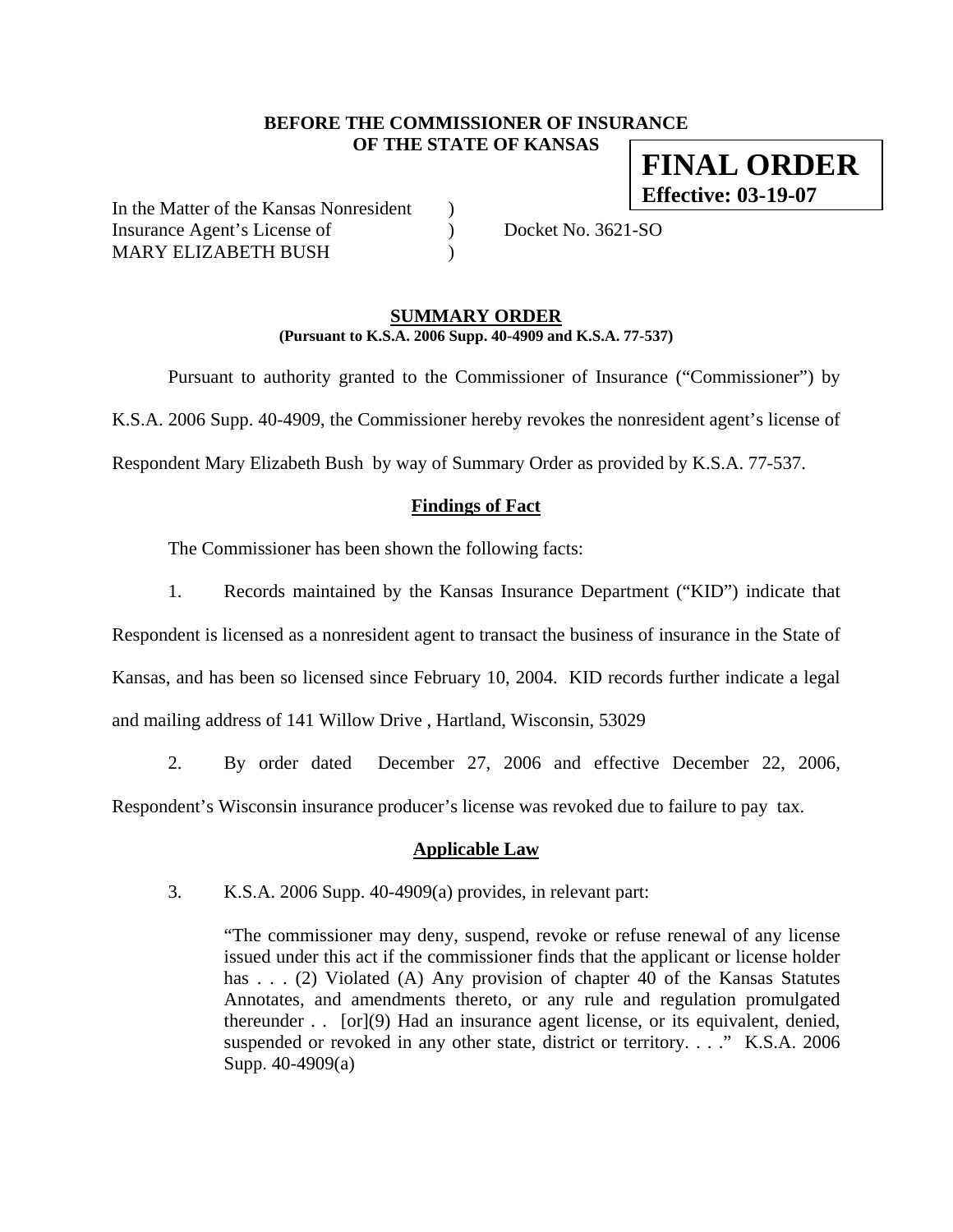4. K.S.A. 2006 Supp. 40-4906 and 4908 provide for issuance of a nonresident agent's license in reliance upon the agent's valid license in the agent's home state.

5. The Commissioner may revoke any license issued under the Insurance Agents Licensing Act if the Commissioner finds that the insurable interests of the public are not properly served under such license. K.S.A. 2006 Supp. 40-4909(b).

#### **Conclusions of Law**

6. The Commissioner has jurisdiction over Respondent as well as the subject matter of this proceeding, and such proceeding is held in the public interest.

7. The Commissioner concludes that Respondent's Kansas license may be revoked solely because Respondent has had an agent's license or its equivalent revoked in another state.

8. The Commissioner concludes, in addition, that Respondent's Kansas license may be revoked because it is based on reciprocity, and Respondent's license in her home state of Wisconsin has been revoked.

9. Accordingly, the Commissioner concludes that sufficient grounds exist for the revocation of the insurance agent's license of Mary Elizabeth Bush pursuant to K.S.A. 2006 Supp. 40-4909(a).

10. In addition, the Commissioner finds that the insurance agent's license of Mary Elizabeth Bush should be revoked without delay for the protection of the insurable interests of the public pursuant to K.S.A. 2006 Supp. 40-4909(b).

11. Based on the facts and circumstances set forth herein, it appears that the use of summary proceedings in this matter is appropriate, in accordance with the provisions set forth in K.S.A. 77-537(a), in that the use of summary proceedings does not violate any provision of the

2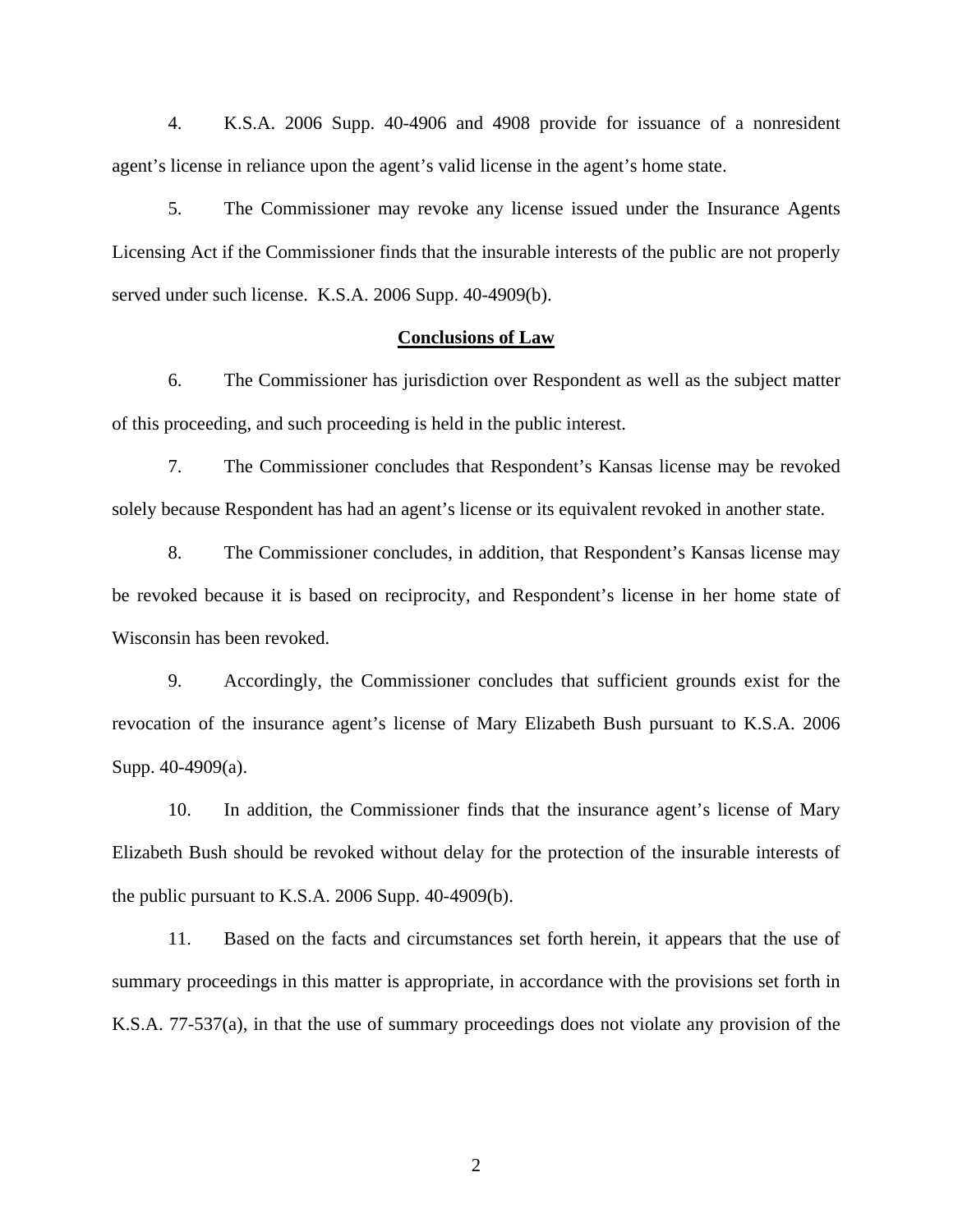law and the protection of the public interest does not require the KID to give notice and opportunity to participate to persons other than Mary Elizabeth Bush

#### **IT IS THEREFORE ORDERED BY THE COMMISSIONER OF INSURANCE**

**THAT** the Kansas nonresident insurance agent's license of Mary Elizabeth Bush is hereby **REVOKED**, effective the effective date of this order.

**IT IS FURTHER ORDERED** that the respondent mary Elizabeth Bush shall CEASE and DESIST from the sale, solicitation or negotiation of insurance and/or receiving compensation deriving from the sale, solicitation or negotiation of insurance conducted after the effective date of this order.

#### **Notice of Right to Hearing or Appeal**

You are entitled to a hearing pursuant to K.S.A. § 77-537, the Kansas Administrative Procedure Act. If you desire a hearing, you must file a written request for a hearing with:

> John W. Campbell, General Counsel Kansas Insurance Department 420 S.W. 9th Street Topeka, Kansas 66612.

This request must be filed within fifteen (15) days from the date of service of this Order. If you request a hearing, the Kansas Insurance Department will notify you of the time and place of the hearing and information on the procedures, right of representation, and other rights of parties relating to the conduct of the hearing, before commencement of same.

If a hearing is not requested in the time and manner stated above, this Order shall become effective as a Final Order upon the expiration of time for requesting a hearing, pursuant to K.S.A. § 77-613. In the event that you file a petition for judicial review, pursuant to K.S.A. § 77-613(e), the agency officer to be served on behalf of the Kansas Insurance Department is: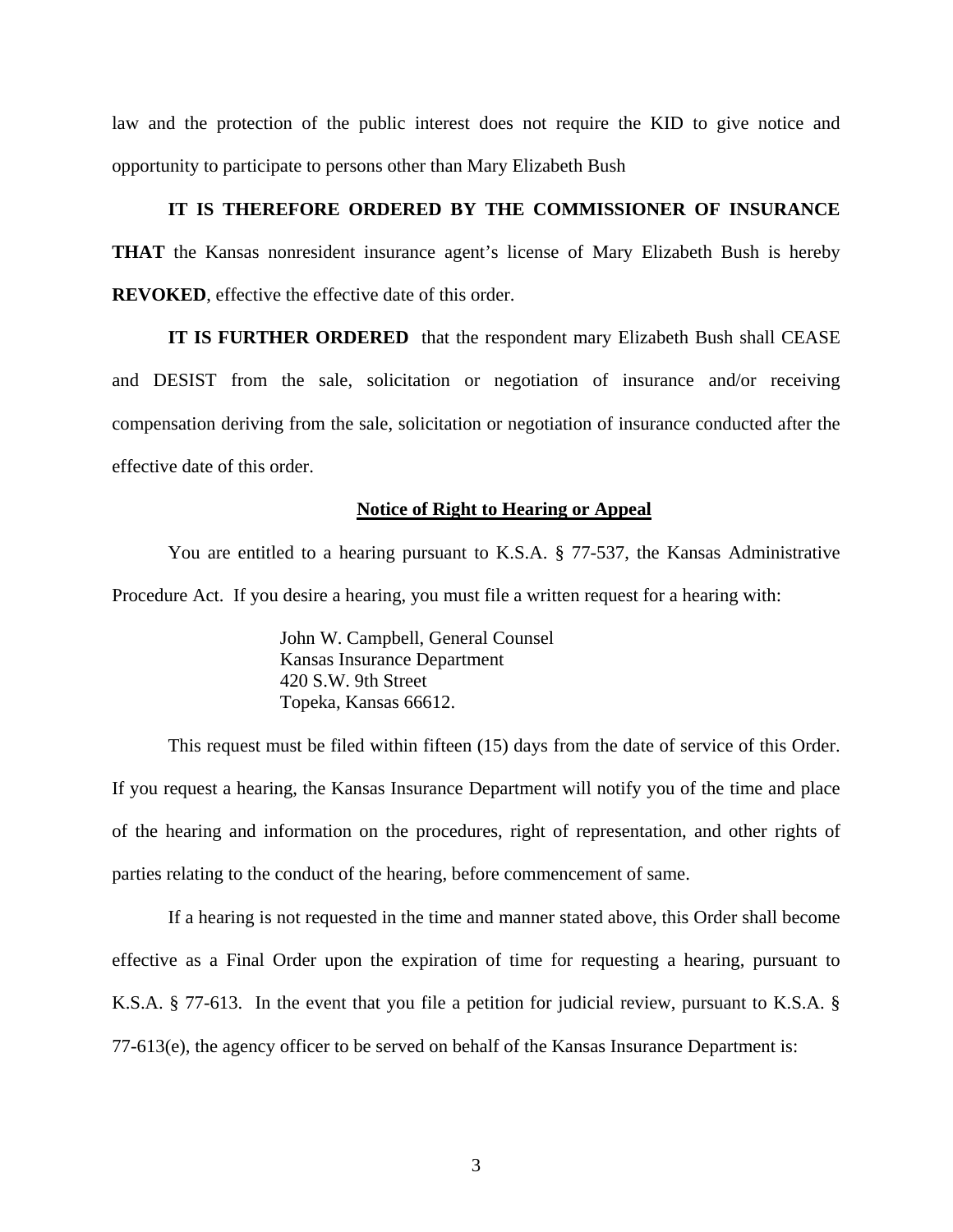John W. Campbell, General Counsel Kansas Insurance Department 420 S.W. 9th Street Topeka, Kansas 66612.

# **IT IS SO ORDERED THIS \_28th\_ DAY OF FEBRUARY, 2007, IN THE CITY OF TOPEKA, COUNTY OF SHAWNEE, STATE OF KANSAS.**



\_/s/ Sandy Praeger\_\_\_\_\_\_\_\_\_\_\_\_\_\_\_\_\_\_\_\_

Sandy Praeger

Commissioner of Insurance

\_/s/ John W. Campbell\_\_\_\_\_\_\_\_\_\_\_\_\_\_\_\_\_

John W. Campbell

General Counsel